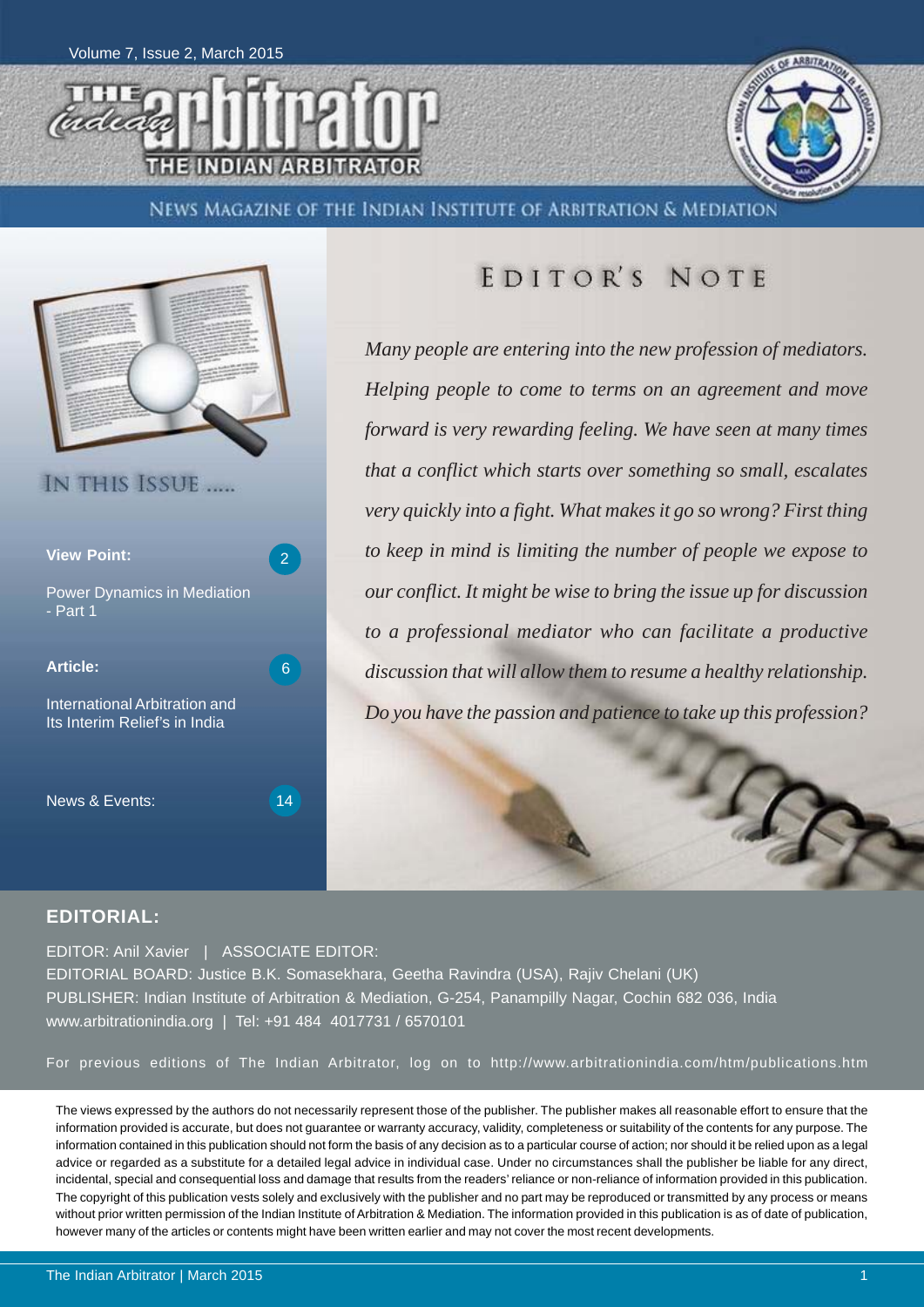# POWER DYNAMICS IN MEDIATION - PART 1

NANDINI M. NAMBIAR



*The article mainly deals with the role of mediator and how he can make a difference in the entire process of dispute resolution. According to the author, the mediator wields a lot of power by virtue of the position he holds and as such, the role that he plays in settling disputes has a huge impact on the final outcome of a dispute. Further the parties themselves may have issues of power imbalances, which puts all the more pressure on the mediator to perform his role well. The article attempts to explore these facets of the mediation process, focusing on the practice in the United Kingdom, with some references to the practices in the United States. In the second Part, the author examines the mediation practice in India - how far has it been successful and what are the factors curtailing its development.*

AUTHOR: NANDINI M. NAMBIAR IS A PRACTISING LAWYER IN INDIA. SHE HAD STUDIED A COURSE ON ADR UNDER THE AEGIS OF PROFESSOR SIMON ROBERTS, WHILE PURSUING HER MASTER OF LAWS DEGREE AT THE LONDON SCHOOL OF ECONOMICS AND POLITICAL SCIENCE, UNITED KINGDOM

## **INTRODUCTION**

**S**o what exactly is 'mediation'? In their article, J. Folberg and A. Taylor have expressed the view that mediation is a "*process by which the participants, together with the assistance of a neutral person(s), isolate disputed issues in order to develop options, consider alternatives and reach a consensual settlement that will accommodate their needs*."1 Another definition which explains the role of a mediator has been stated by Dwight Golann as "*a process involving a neutral third party in a purely facilitative role, who makes no substantive contribution to the parties' struggle with the dispute*."2

The role of a mediator can be better understood by differentiating it from the role of an arbitrator. The arbitrator plays a more active role; he conducts hearings of the parties and their issues, receives evidence and finally gives a binding decision. The parties enter the process with the knowledge that the final outcome shall be determined by the third party, and that they would be compelled to accept his decision.

In contrast, the mediator is a '*process person',*<sup>3</sup> playing a more passive role. He is portrayed as one who facilitates the entire process by enabling communication between the parties, defining their agenda, facilitating

**<sup>(</sup>Footnotes)**

<sup>1</sup> Nancy T. Gardner - Review of J Folberg and A Taylor, 'Mediation: A Comprehensive Guide to Resolving Conflict Without Litigation' (1984), <http://www.jstor.org.gate2.library.lse.ac.uk/stable/pdfplus/ 1288874.pdf>

Susan Nauss Exon, 'The Effect that Mediator Styles Impose on Neutrality and Impartiality Requirements of Mediation' (2007), <http:/ /works.bepress.com/susan\_exon/1>

<sup>3</sup> Christopher Honeyman and Nita Yawanarajah, 'Mediation' (2003), <http://www.beyondintractability.org/essay/mediation/>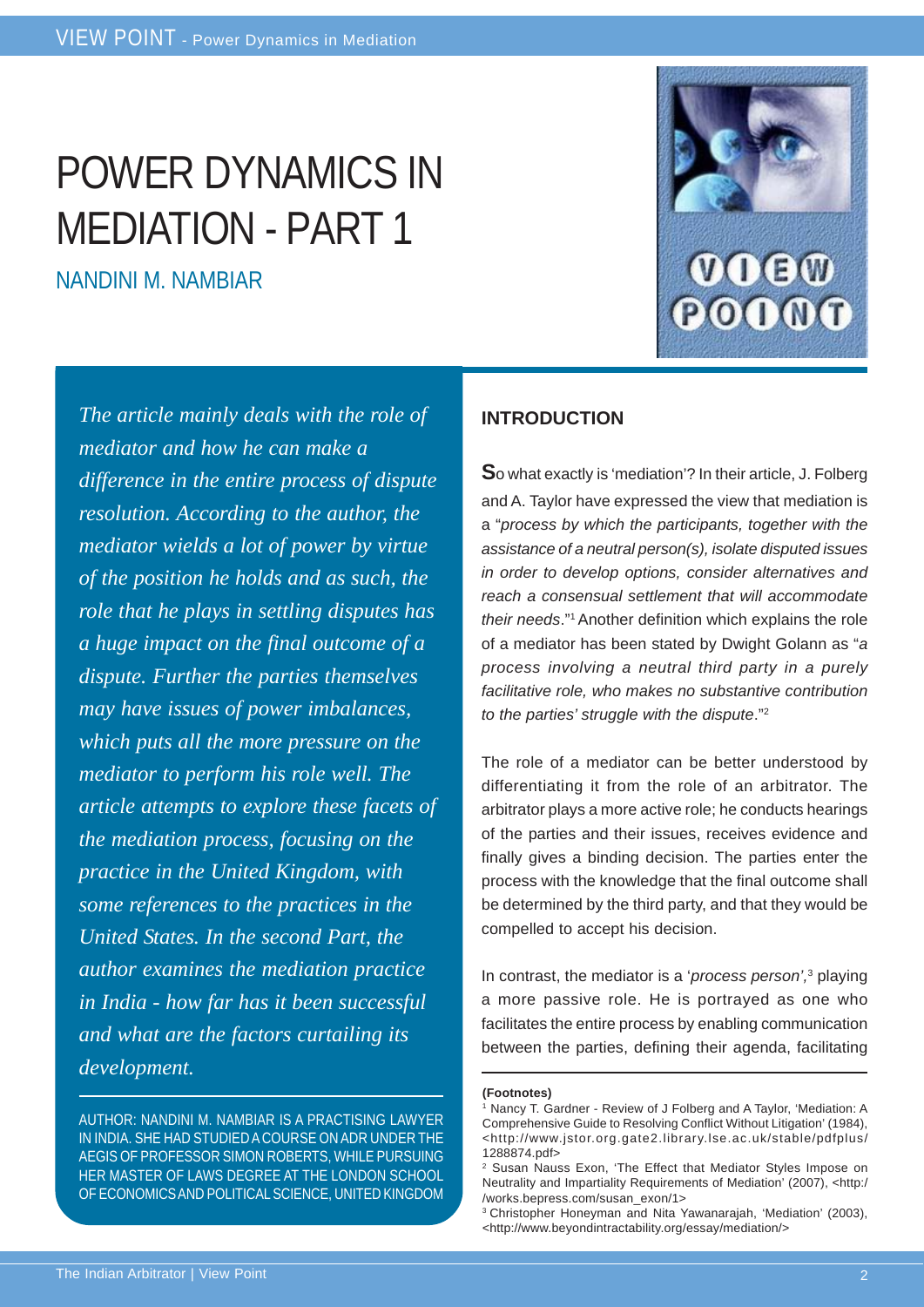the exchange of information so as to guide the parties towards a settlement.<sup>4</sup> The mediator has no right to impose his views on others. In most cases, he will not even be allowed to make suggestions to the parties. Hence the accepted notion of mediation being a voluntary process, and the mediator being a neutral and an impartial entity.

As the core issue in this article pertains to the power of mediators, this aspect will be dealt with at the beginning so as to lay a foundation for the rest of the discussion.

## **POWER**

The Concise Oxford Dictionary<sup>5</sup> defines power as the "*capacity to influence the behaviour of others; a right or authority given or delegated.*" In the context of dispute resolution, the word 'power' has been defined as "*the capability of a person or group to modify the outcome of a situation – that is, the benefits received by another and the costs inflicted, in the context of a relationship. The capacity to influence the outcome for another party depends on the exercise of various means of pressure or persuasion that either discourage or encourage the possibility of various options.*" 6

In the arena of mediation, it is of utmost importance to understand the mediator's source of power. Mediation is a voluntary process and as such, if the parties approach the mediator to resolve their dispute, he is empowered to assist them. This is also abundantly clear from the fact that a mediator can be deprived of this right according to the wishes of the parties. The mediator also derives powers from his knowledge, training and experience. For instance, a mediator who has a legal background would be in a better position to inform the parties, on their request, as to what the outcome would be, if the parties choose to proceed with the dispute in a court of law.

These powers possessed by the mediator can be exercised by him in different ways – but with the sole intention of facilitating a settlement. He may gather information from the parties, facilitate communication, gain their trust, lay down rules for the conduct of the mediation, assist them to identify the areas of conflict, guide them towards possible solutions, and even arrive at a solution suitable to both the parties.<sup>7</sup>

#### **(Footnotes)**

4 Ruth F. Necheles-Jansyn, *The Mediator Revisited* (IMLR and Scarecrow Press Inc., 1990)

5 Oxford University Press (2001)



## **BECOME A MEMBER OF IIAM**

Empower yourself with the techniques of Alternative Dispute Resolution. Apart from being elected to the Governing Council, also become part of Expert Committees and Users Committees to give expert advice / opinions to the Governing Council on the improvement of ADR in India.

Your association will provide the necessary inspiration for the endeavours of IIAM.

Choose from the different category of memberships. For details. see: www.arbitrationindia.com/htm/membership.htm or mail to dir@arbitrationindia.com

<sup>6</sup> Arghavan Gerami, 'Bridging the Theory-and-Practice Gap: Mediator Power in Practice', Conflict Resolution Quarterly, Wiley Periodicals Inc. (Vol.26, No.4), <www3.interscience.wiley.com/journal/122479771/>

<sup>7</sup> Bernard Mayer, 'The Dynamics of Power in Mediation and Negotiation', Conflict Resolution Quarterly, Wiley Periodicals Inc. (1987, Issue 16), <http://www3.interscience.wiley.com/journal/121413356/>; Walter A. Maggiolo, *Techniques of Mediation* (Oceana Publications Inc., 1985)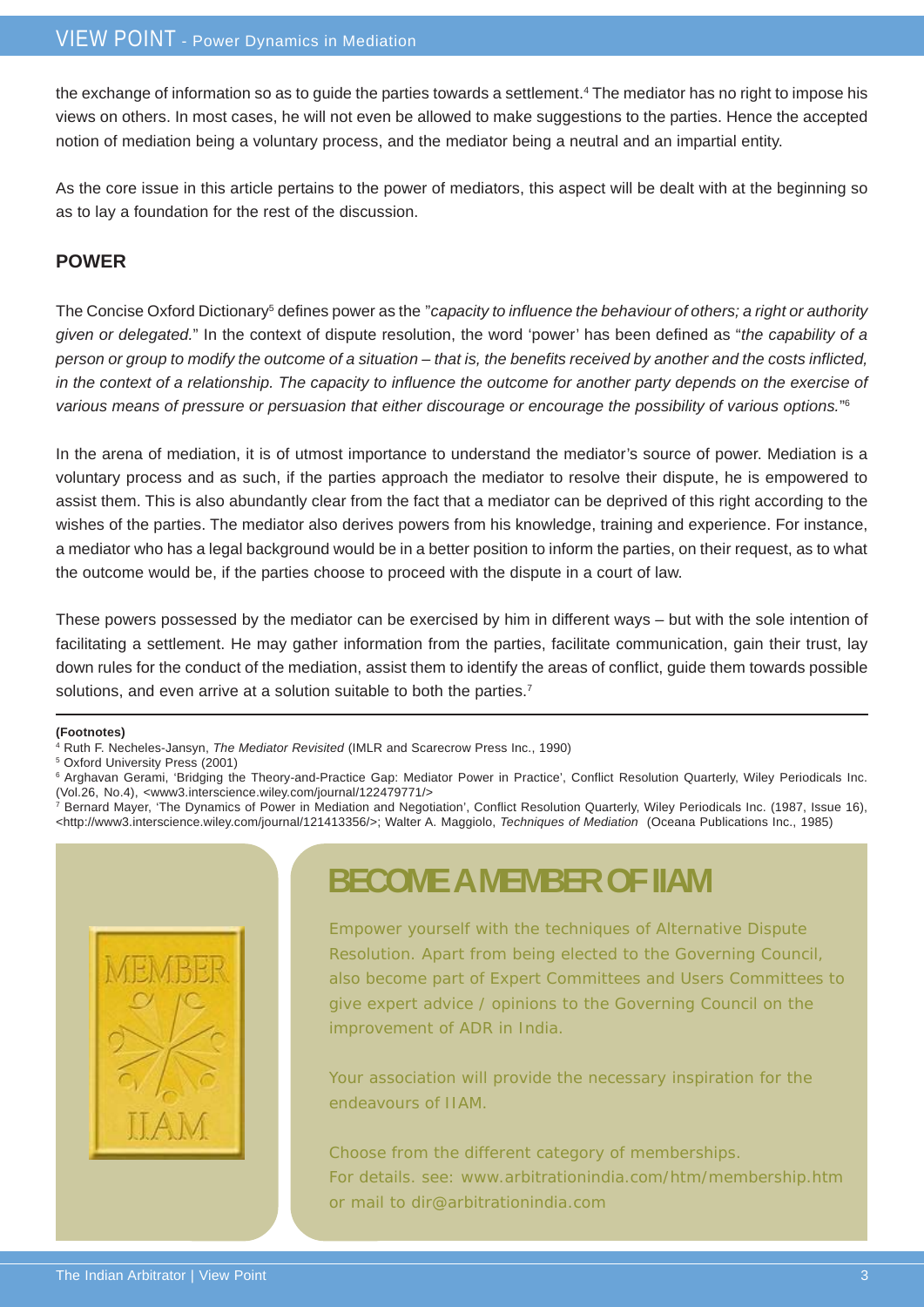Despite the fact that the mediator possesses such powers, they are not absolute. They are subject to certain limitations, which not only ensures that the mediator does not act beyond the scope of his duties, but also that he conducts the process in a free and fair manner. Such limitations could be inherent in the role of the mediator or in the mediation agreement or the procedural constraints agreed to by the parties. One additional factor that could act as an effective check on the abuse of power by the mediator is the fear that the he can be removed at any time if the parties are not satisfied with his efforts.

## **IMPARTIALITY AND NEUTRALITY**

The mediator is required to possess two basic qualities, namely – impartiality and neutrality. Though in common parlance the two words are used interchangeably, in the context of mediation, each word holds a different meaning. 'Neutrality' can be defined in the context of the mediator's past relationship with either of the parties, his prior knowledge of or his personal interest in the dispute. On the other hand, 'impartiality' implies the need for the mediator to conduct the proceedings in a fair manner, without prejudice to either party.<sup>8</sup> Basically, neutrality refers to a party's "*disinteresi in the outcome of the dispute*" and impartiality is the "*absence of bias or the existence of preference in favour of one party over the other*."9

It is noteworthy that the common opinion seems to be that although impartiality is an inseparable part of mediation, neutrality almost always ceases to exist in a mediation process. Simon Roberts, in his book '*Dispute Processes: ADR and the Primary Forms of Decision Making*', also refers to Peter Gulliver's opinion regarding the rarity of a '*truly disinterested, impartial mediator*'.10 This is because it is almost close to impossible for a mediator not to have an opinion pertaining a dispute that he is required to mediate on. This is especially true in the context of a mediator who is selected by the parties based on his area of specialization. For example, in a commercial mediation the disputant parties, in their best interests, would want to appoint a mediator who has some knowledge about businesses and the way they operate. However, such a mediator is bound to have an opinion regarding the matter, as he would have an idea of how such a matter would proceed in the commercial world. This could affect his neutrality. There could be other reasons why the mediator finds it difficult to maintain his status as a 'neutral' party. His judgment could be affected by his past experiences, his knowledge, or his desire to secure a settlement and increase the number of his 'wins', irrespective of the fact that it may not be the best solution for the disputant parties. And from there stems the common perception that 'neutrality' is indeed difficult to attain in a mediation process.

### **POWER IMBALANCES**

Power imbalance refers not just to the inequality of powers between parties, but also to the fact that one party is in a position to overpower the other party. This is a major impediment in the process of mediation as the stronger party will not be willing to settle the matter, being aware of its stronger position which could lead to a settlement in its favour, rather than to mediate for a 'win-win' situation. The weaker party, on the other hand, may be compelled to accept the stronger party's proposal. In such a situation the mediator needs to play a more active role by ensuring that he facilitates the mediation in such a manner as to bring the weaker party at par with the stronger party. Once the parties seem to be on equal footing, the mediation process can progress. It is however pertinent to note that when the mediator intervenes in such a manner, he is most likely to lose his quality of impartiality, as he will have to invariable favour the weaker party over the stronger party to assist it to rise to an equivalent level. But it has been suggested<sup>11</sup>

#### **(Footnotes)**

<sup>8</sup> Laurence Boulle and Miryana Nesic, *Mediation: Principles, Process, Practice* (Butterworths, 2001)

<sup>9</sup> Bobette Wolski, 'Mediator Settlement Strategies: Winning Friends and Influencing People' (Bond Dispute Resolution Process), <http:// www.austlii.edu.au/au/journals/bonddrn/2002/6.pdf>

<sup>10</sup> Simon Roberts and Michael Palmer, *Dispute Processes: ADR and the Primary Forms of Decision-Making* (Cambridge University Press, 2008). Reference to the opinion of Mr. Peter Gulliver as set out in *Disputes and Negotiations: A Cross-Cultural Perspective* (Academic Press, 1979) 11 Susan Nauss Exon, 'The Effect that Mediator Styles Impose on Neutrality and Impartiality Requirements of Mediation' (2007), <http:// works.bepress.com/susan\_exon/1>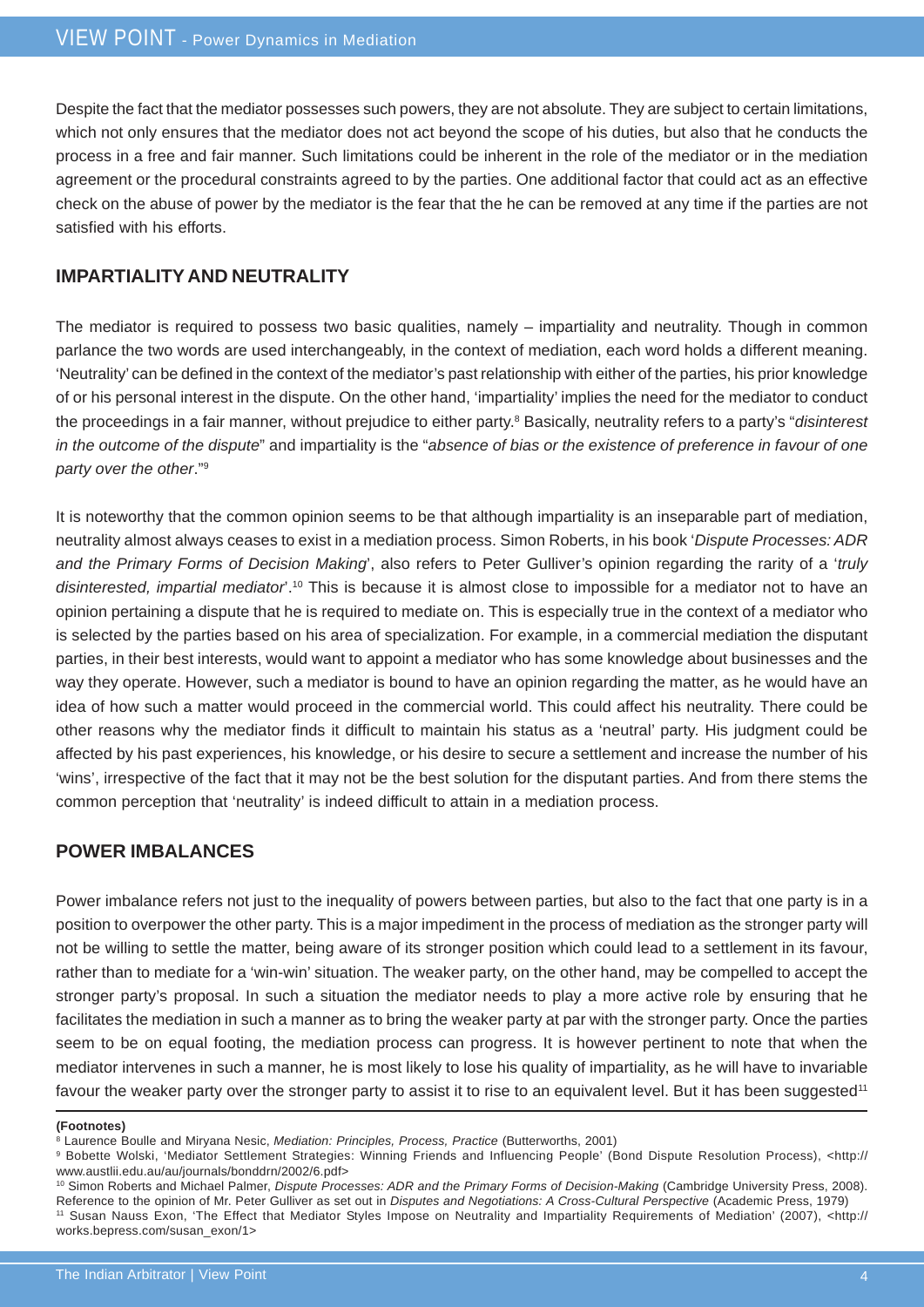that such a situation can be remedied if the mediator diverts his full attention towards the sole purpose of aiding the disputant parties to settle their differences rather than for any other purpose.

In addition, such power-related issues can arise in the context of the mediator as well. A mediator wields a lot of power as described above. But with such power he also becomes duty-bound to the parties, to exercise it in their best interests and assist them in arriving at a mutually beneficial settlement. At this juncture, one would benefit by understanding the various roles that a mediator can play when he handles a dispute.

## **ROLE OF A MEDIATOR**

Dr. Clark has used the appropriate words to describe the role of a mediator when he said:

*"I believe that a mediator's role is to help the parties make informed decisions. My mediation style combines art and science. The art consists of gaining trust with the parties, being attuned to emotional nuances and being flexible and creative. The science comes from having an excellent understanding of negotiation theory and practice and having the skills to help parties identify and quantify the decisions they need to make in mediation."12*

The two broad classifications of the role of a mediator in settling disputes are - Facilitative and Evaluative. This classification is made on the basis of a mediator's contribution to the mediation process. A mediator may adopt the facilitative or the evaluative approach or a combination of both, depending on the progress of the dispute resolution process, the desired outcome and the party's interests.

**Facilitative Approach:** This is the more passive of the two approaches, where the mediator performs the basic function of facilitating the mediation process. He merely assists the disputant parties to come together to attempt to resolve their disputes. With the intention of doing so, he creates a suitable environment for communication and ensures the smooth conduct of the mediation process. Further, he may also be the medium of exchange of information between the parties when the parties are in caucuses or when the parties do not wish to communicate directly with each other. According to Georg Simmel, the mediator provides the '*linkage'* between the parties.13

**Evaluative Approach:** This approach requires a more proactive role on the part of the mediator. He will not only perform the functions of a facilitator, but may also make recommendations and suggestions to the parties regarding the option that would best suit them. From this point of view it would seem incorrect to classify facilitative and evaluative mediation as two separate approaches, as clearly, one is merely an extension of the other.

In the next part, we will be looking as to how we could reconcile the two approaches and about the mediation process in India.

**(Footnotes)**

12 Opinion of Dr. John Clark, Registered Mediator - Centre for Effective Dispute Resolution, <http://www.mediation-negotiation.com/services/ mediator/> <sup>13</sup> Referred to by Simon Roberts and Michael Palmer in *Dispute Processes: ADR and the Primary Forms of Decision-Making* (Cambridge University

Press, 2008)

Only trust someone who can see these three things in you:

The sorrow behind your smile;

The love behind your anger; and

The reason behind your silence.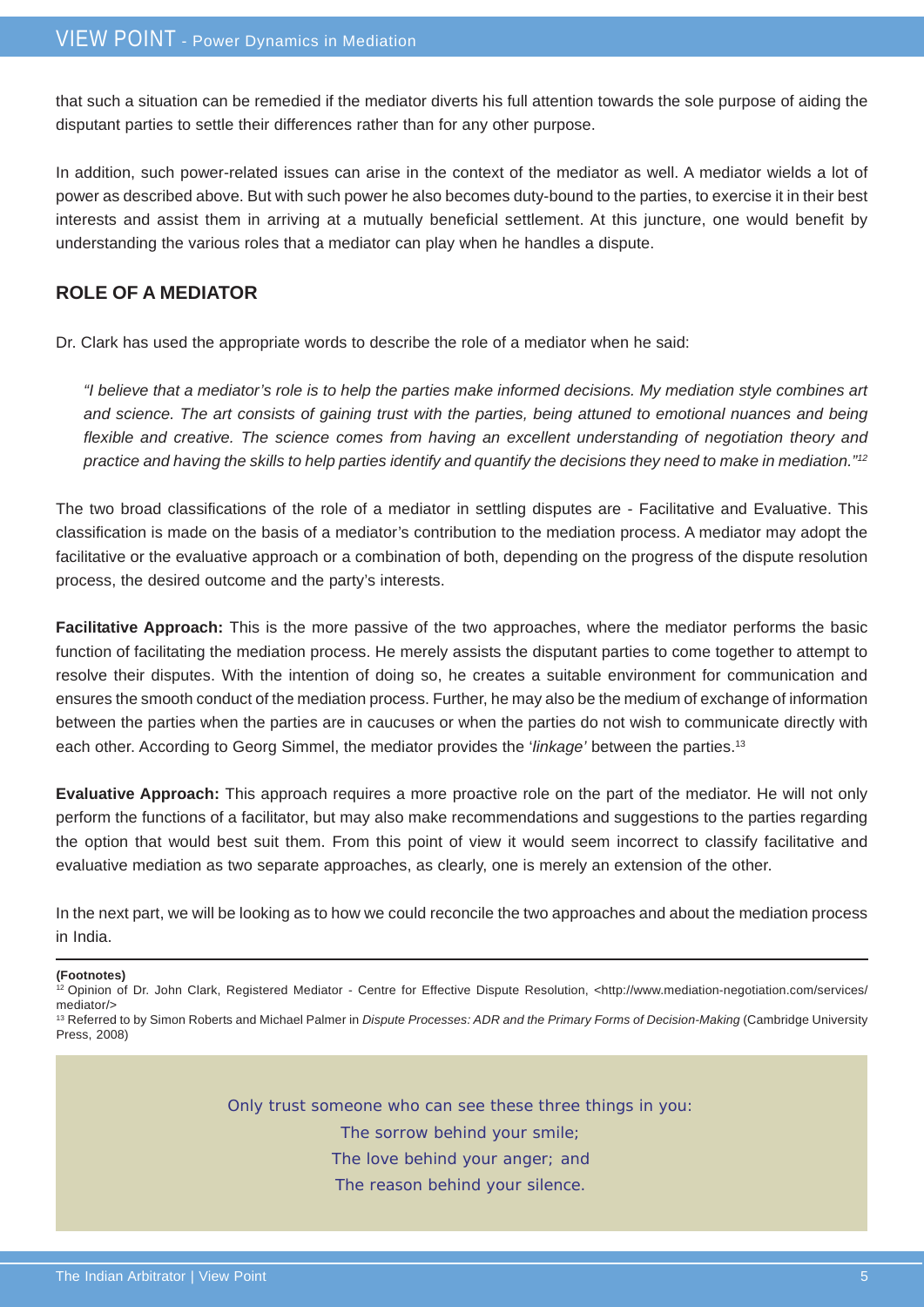# INTERNATIONAL ARBITRATION AND ITS INTERIM RELIEF'S IN INDIA



ITI SINGH

*In this article, the author considers the question of interim reliefs granted by the Courts to ensure natural justice, especially in the area of international arbitration in India, resulting in the internal remonstrance encountered as well as created – either by judicial intervention in granting interim measures or the limited powers bestowed upon arbitral tribunals for granting the same. The author analyses the stumbling blocks and impediments that had gridlocked India from becoming a destination for international arbitration. The article further evaluates the future of arbitration in India, based on the latest case law, changing the face of arbitration in India.*

AUTHOR: ITI SINGH IS A LAW STUDENT OF RIZVI LAW COLLEGE, MUMBAI, INDIA

## **INTERNATIONAL ARBITRATION AND INTERIM RELIEFS PROVIDED IN INDIA**

"*Arbitration*", as defined by McIlwraith, "*is a process by which parties agree to the binding resolution of their disputes by adjudicators, known as arbitrators, who are selected by the parties, either directly or indirectly via a mechanism chosen by the parties*".1

The phenomenon of globalisation incites a compelling increase in the role of international trade which has led to a pervasive increase in the number of commercial disputes. As a result, multi-national corporations have actualised the demand for alternative dispute resolution mechanisms, including arbitration which has now become crucial for businesses operating in India as well.

Arbitration in India was well conceived with the Indian Arbitration Act 1940 (the "1940 Act"), under which judicial intervention was required in all three stages of arbitration: before referring the dispute to the arbitral tribunal, during the proceedings, and after the award was passed. The judicial court was required to determine whether a dispute existed and whether it could be resolved through arbitration. Further, before the arbitral award could be enforced, it was required to be made the rule of court.<sup>2</sup>

The 1940 Act was determinately stepped up with the introduction of Arbitration and Conciliation Act, 1996 (the

**<sup>(</sup>Footnotes)**

<sup>1</sup> Michael McIlwraith in *International Arbitration and Mediation: A Practical Guide*

<sup>2</sup> Krishna, Sarma et al., Development and Practice of Arbitration in India—Has it Evolved as an Effective Legal Institution (Stanford Ctr. on Democracy, Dev., and the Rule of Law, Working Paper No. 103, 2009)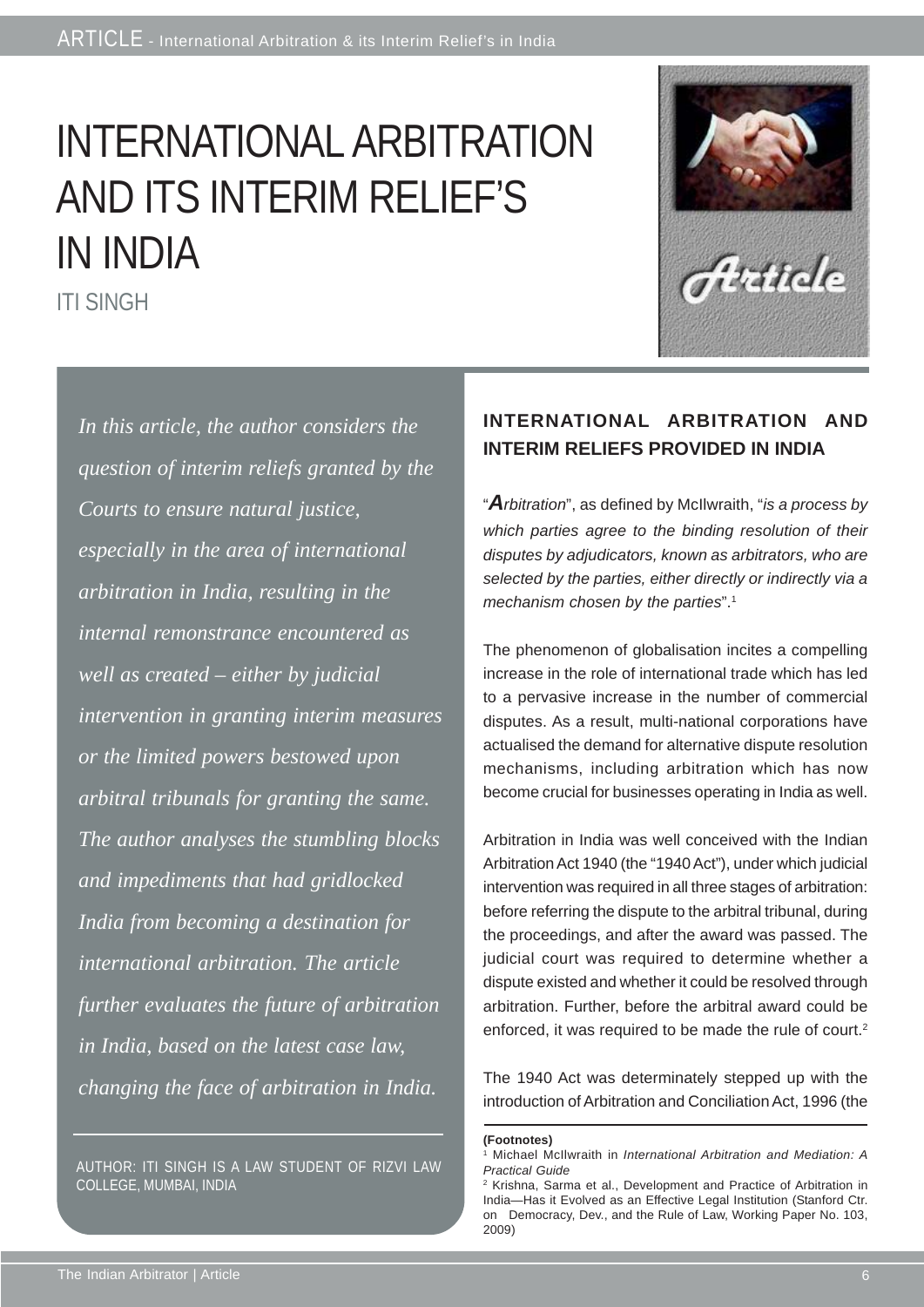"1996 Act") by the Indian legislature. The 1996 Act is modelled after the UNCITRAL Model Law. The intention of this Act is twofold in nature: Part I of the Act administers domestic and international commercial arbitration that takes place in India whereas Part II dictates foreign arbitration that is conducted outside India.<sup>3</sup>

The 1996 Act primarily encouraged arbitration as a cost effective and quick mechanism for the settlement of commercial disputes and section 5, emulates Article 5 of the UNCITRAL Model law which expressly refuses judicial intervention in arbitration proceeding, poles apart from the 1940 Act.

Now as I progress to explain international arbitration proceedings in India, it is essential to note that a vicissitude in the conduct of the parties often arises wherein they whisk to courts for provisional remedies or other interim measures of reliefs considering arbitral proceedings, substantially, in India are no less adversarial than litigation in public courts. When a dispute arises, most certainly, the aggrieved party is always concerned with protecting its interest either in movable or immovable properties. Thus, Section 9 of the 1996 Act gives parties adequate power to approach courts for seeking interim relief.

## **The Power of Courts to grant Interim Reliefs**

As I shed some light on the problem of judicial intervention dealt with in arbitration practices in India, it is only appropriate to say that interim measures approach against the elemental doctrine of arbitration by allowing court's intervention, but for many apprehensions exposed, such judicial interventions are rather fateful.

| (Footnotes)                                                                                                         |  |  |  |
|---------------------------------------------------------------------------------------------------------------------|--|--|--|
| <sup>3</sup> Fali S. Nariman, <i>India and International Arbitration</i> , 41 Geo. Wash. Int'l. L. Rev. 372 (2009). |  |  |  |



## Are you interested to open IIAM COMMUNITY MEDIATION CLINICS?

Indian Institute of Arbitration & Mediation welcomes you to take part in an exiting attempt of social transition to make our world a safe, sustainable, peaceful and prosperous place to live.

Make an important contribution by adopting or supporting Community Mediation Clinics.

**For details visit www.communitymediation.in**

If you are depressed, you are living in the past; If you are anxious, you are living in the future; If you are at peace, you are living in the present.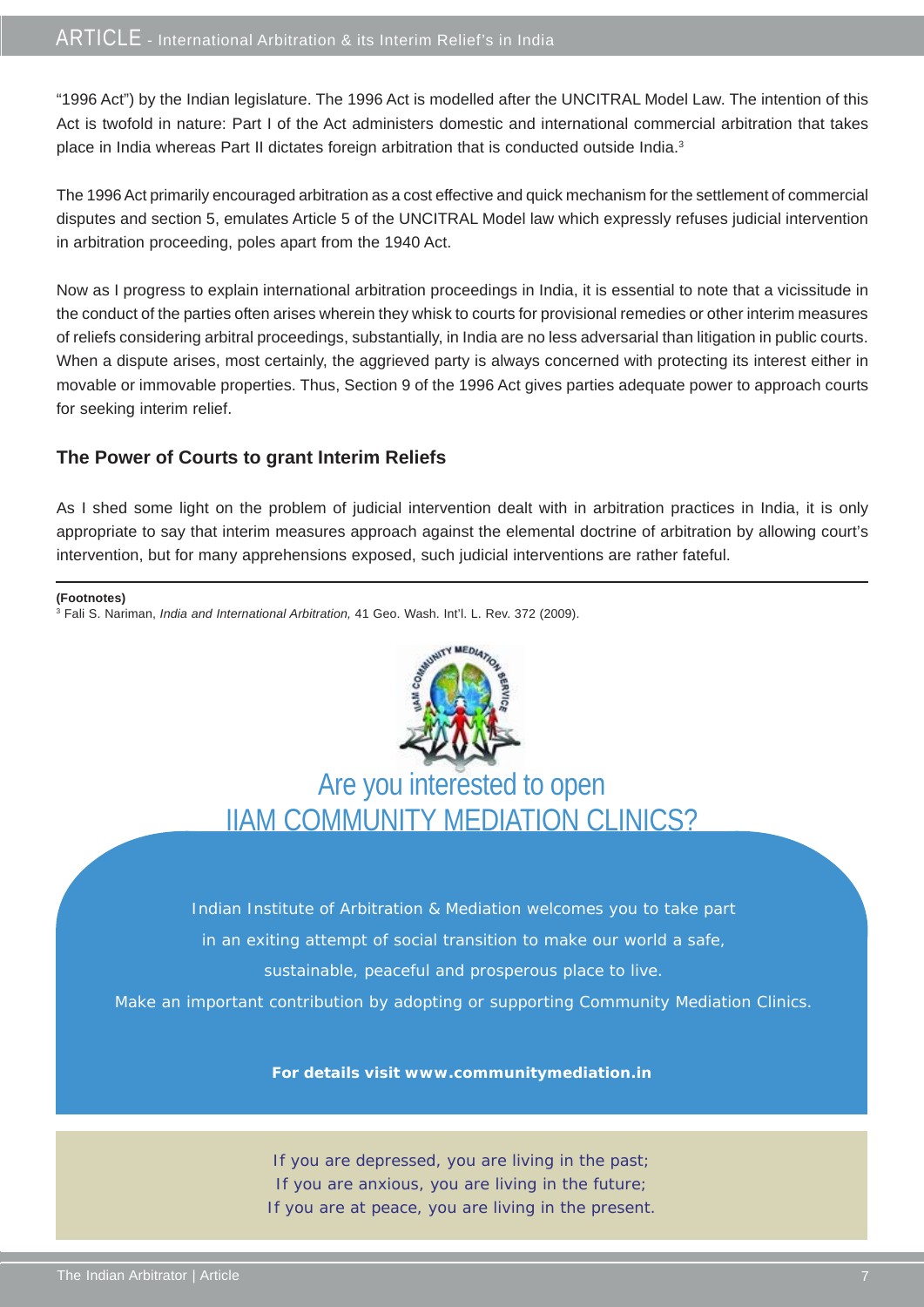Amid the pendency of an arbitral proceeding, the court may grant such interim measures as permitted under the procedural rules governing the powers of the court or those that it may derive through its inherent powers.

The dictum governing the grant of interim relief is habitually by use of judicial discretion of the court while taking into consideration questions pertaining to balance of convenience, the applicant's ability to make out a prima facie case and first and foremost the irreparable detriment that would be caused in the event the relief is not granted.

These interim measures, as usually seen in an inclusive conglomeration of case law, are consistently granted during the pendency of adjudication of a dispute in the form of injunctions, specific performance, pre-award attachments etc.

By definition, 'interim reliefs' are temporary or 'interim' in nature that is granted in advance of the final adjudication of the dispute by the arbitral tribunal.

Under the 1996 Act, the courts not only have the power to grant interim measures, but this power, in most cases, is wider than that of the arbitral tribunal as conferred in greater stipulation by me in this paper.

## **What are the Types of Interim Reliefs granted by Courts?**

These reliefs routinely provided by courts diverge according to facts of each case, for instance, granting an interim injunction, appointing a receiver, making of an attachment order or any other interim order for securing the amount or interest in dispute or for the preservation, custody or sale of the property in dispute.

Interim reliefs may be broadly classified into the following categories<sup>4</sup> -

- (a) Reliefs which are procedural in nature being inspection of property in possession with third parties or compelling the attendance of a witness.
- (b) Reliefs which are evidentiary in nature and are required to protect any document or property as evidence for the arbitration; and
- (c) Reliefs which are interim or conservatory in nature and are required to preserve the subject matter of the dispute or the rights of a party thereto or to maintain the status quo and to prevent one party from doing a particular act or from bringing about a change in circumstance pending final determination of the dispute by the arbitrators.

## **Why do Parties in Commercial Disputes approach the Court for Interim Reliefs?**

Generally, applicant parties, desirous of taking prompt and timely action against each other to protect their rights and interests in properties and funds, seek interim reliefs from the court.

This gives power to an applicant party to forbid other parties to operate with any sort of *mala fide* intention of tampering with properties or siphoning off funds. However, the applicant party, pre-eminently, has to make good or establish the following factors while applying for interim reliefs in a commercial dispute –

(a) There is an "urgent need" for the interim measure;

**(Footnotes)** 4 Supra Note 2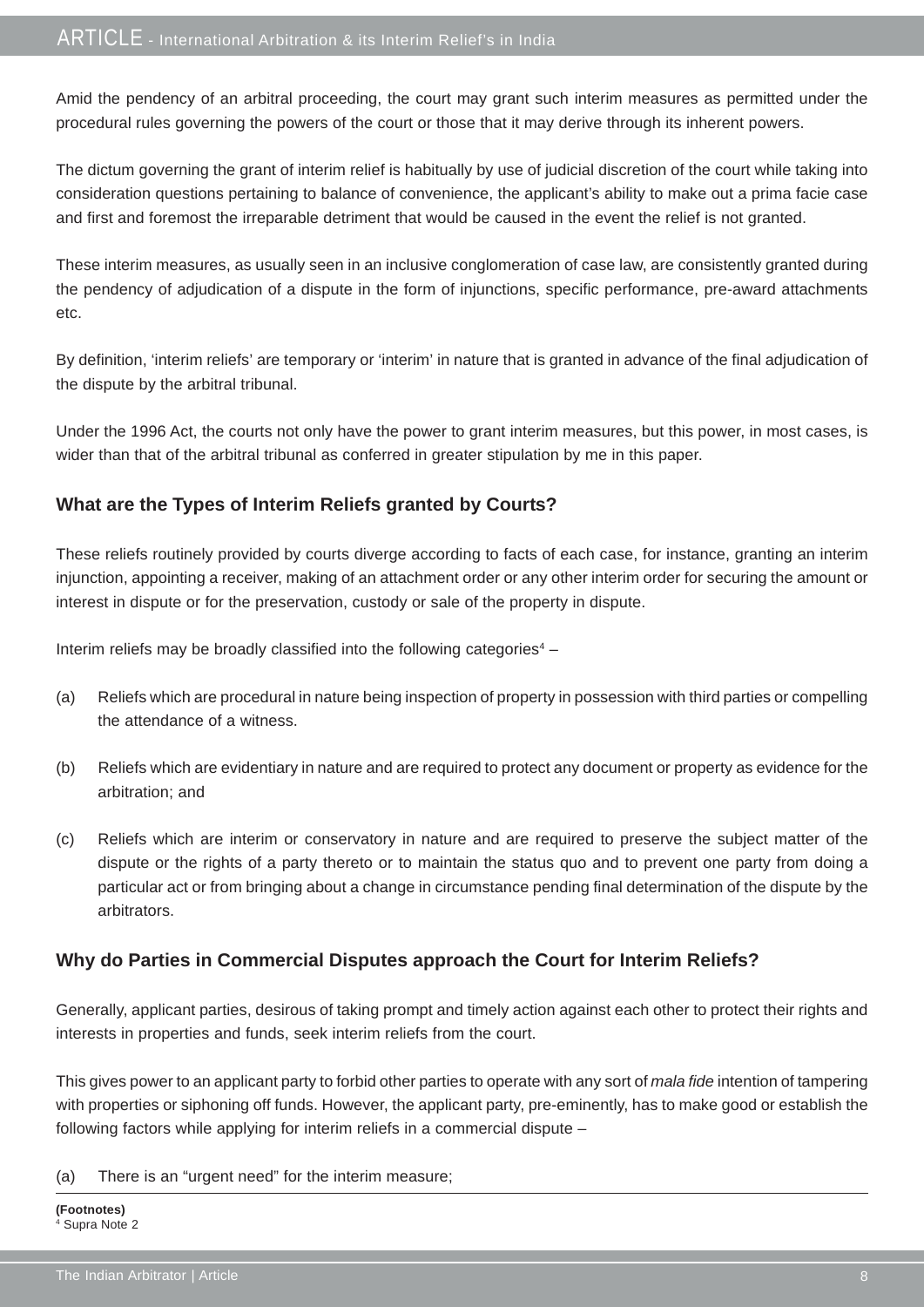- (b) Irreparable harm will result if the measure is not granted;
- (c) The potential harm if the interim measure is not granted substantially outweighs the harm that will result to the party opposing the measure if the measure is granted;
- (d) There is a substantial possibility that the applicant will ultimately prevail in the dispute.<sup>5</sup>

As these conditions are satisfied, the court doesn't hesitate in exercising its inherent powers to grants interim measures to parties to protect their rights.

### **Can Parties approach the Court even before the Commencement of Arbitral Proceeding?**

The point of time when an application could be made to a court for granting interim relief has been a subject matter of altercation. This was enduringly settled by the Supreme Court in its landmark judgment of **"**Sunderam Finance vs. NEPC".<sup>6</sup> In this instant case, when the matter was heard by the Madras High Court, it was ruled by the court while interpreting the power of courts under Section 9, at least a notice for commencement of arbitration was necessary.

#### **(Footnotes)**

5 Lira Goswami, Interim Relief under the Arbitration Act, 1996.(Goswami) Speech at New Delhi: 2000 6 AIR 1999 SC 565

A woman goes to the doctor, beaten black and Blue.

Doctor: "What happened?"



Woman: "Doctor, I don't know what to do. Every time my husband comes home drunk he beats me to a pulp."

Doctor: "I have a real good medicine for that. When your husband comes home drunk, just take a glass of sweet tea and start swishing it in your mouth. Just swish and swish but don't swallow until he goes to bed and is asleep."

Two weeks later the woman comes back to the doctor looking fresh and reborn.

Woman: "Doctor, that was a brilliant idea! Every time my husband came home drunk, I swished with sweet tea. I swished and swished, and he didn't touch me!"

Doctor: "You see how much keeping your mouth shut helps?"

Relationships don't thrive because the guilty are punished; But because the wounded are merciful.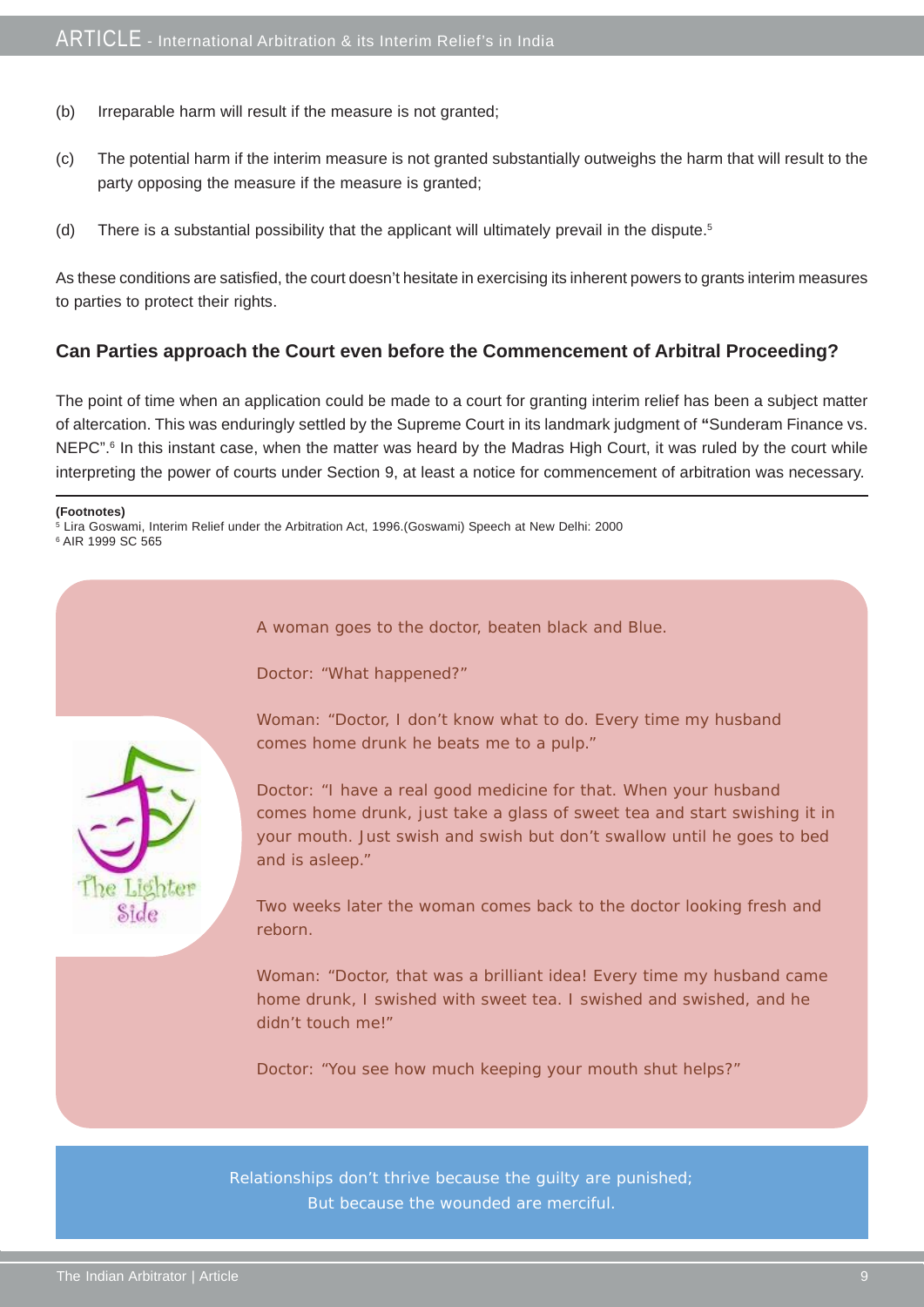The Supreme Court however begged to differ and overruled the judgment of the High Court. It held that an application under Section 9, which is the power given to an applicant party to approach courts for interim reliefs, could be made even prior to sending notice for commencement of the arbitration to the other party. Holding otherwise, according to the Supreme Court, would be rendering the meaning of the words "*before...the arbitral proceeding*" otiose. The Supreme Court, keeping in view Article 9 of the UNCITRAL Model Law, was of the opinion that Article 9 clarifies that the mere request to a court by a party to an arbitration agreement for an interim measure "before or during arbitral proceedings" would not be incompatible with the arbitration agreement, meaning thereby that the arbitration proceedings could commence after a party had approached the court for an order for interim protection.<sup>7</sup>

Momentarily as I proceed to ventilate the prevalent scenario in arbitration proceedings held in India, it was singularly ascertained after this judgment in early 2000, that the power of the court under Section 9 arises both before and during arbitral proceedings and even thereafter. As mentioned before, the power of courts to grant interim reliefs is beyond a shadow of doubt, wider than the power of arbitral tribunals when it comes to granting interim measures.

## **Are the Powers of an Arbitral Tribunal limited while granting Interim Measures?**

One may argue and certainly feel the need to strengthen the role of arbitral tribunal under whom the arbitration proceedings are pending, by giving them the power equivalent to that of the Indian courts so as to minimise the role of judicial intervention in commercial disputes but, alas, the powers of the tribunal are rather handicapped because of various difficulties in granting these measures. The contractual nature of arbitration gives rise to several unique difficulties such as non-enforceable nature of interim measures granted by arbitral tribunals, lack of jurisdiction of the tribunal when dispute arises with a third party who is not party to the arbitration proceedings and against whom no order of tribunal shall withstand. Another common matter of contention recognised is seeking urgent protective interim orders against a party at early stages, that is, even before an arbitral tribunal is constituted or proceedings are commenced. Lastly, it is often observed that the tribunal's powers or jurisdiction is limited by the governing law of Arbitration<sup>8</sup>.

The Supreme Court in Sunderam Finance further held that once the mandate of the arbitral tribunal terminates, Section 17, granting powers to the Arbitral tribunal for interim reliefs cannot be pressed.

Section 9 is available even before the commencement of the arbitration and need not be preceded by the issuing of notice invoking the arbitration clause.<sup>9</sup> This is in contradistinction to the power given to the arbitrators or the arbitral tribunal who can exercise the power under section 17 only during the currency of the Tribunal or during the pendency of the proceedings before the Tribunal.

After carefully analysing the impairment in the 1996 Act, the Law Commission in its 176<sup>th</sup> report has observed the demeanour of parties using insidious means to destroy or tamper with evidence, concoct witnesses which they perceived could go against them during the arbitral proceedings. Ergo, stand the immediate need to change the provisions of the existing section, so that the Arbitral Tribunal could get more powers to deal with such situations.

## **The Dominant Impediments seen in Arbitration in India**

**(a) Judicial Intervention and Interim Measures**: The Law Commission of India in its 176<sup>th</sup> report published in 2001<sup>10</sup> noted a number of loopholes in the provisions for interim relief in the 1996 Act which were exploited by

**<sup>(</sup>Footnotes)** 7 Supra Note 4

<sup>8</sup> David St. John Sutton, John Kendall, Judith Gill, Russell on Arbitration, 21st ed., Sweet and Maxwell, (Russell,) pp. 386-387.

<sup>9</sup> Supra Note 4

<sup>10 176</sup>th Report of the Law Commission of India available at <www.lawcommission.nic.in/lawcommission\_176th report.pdf>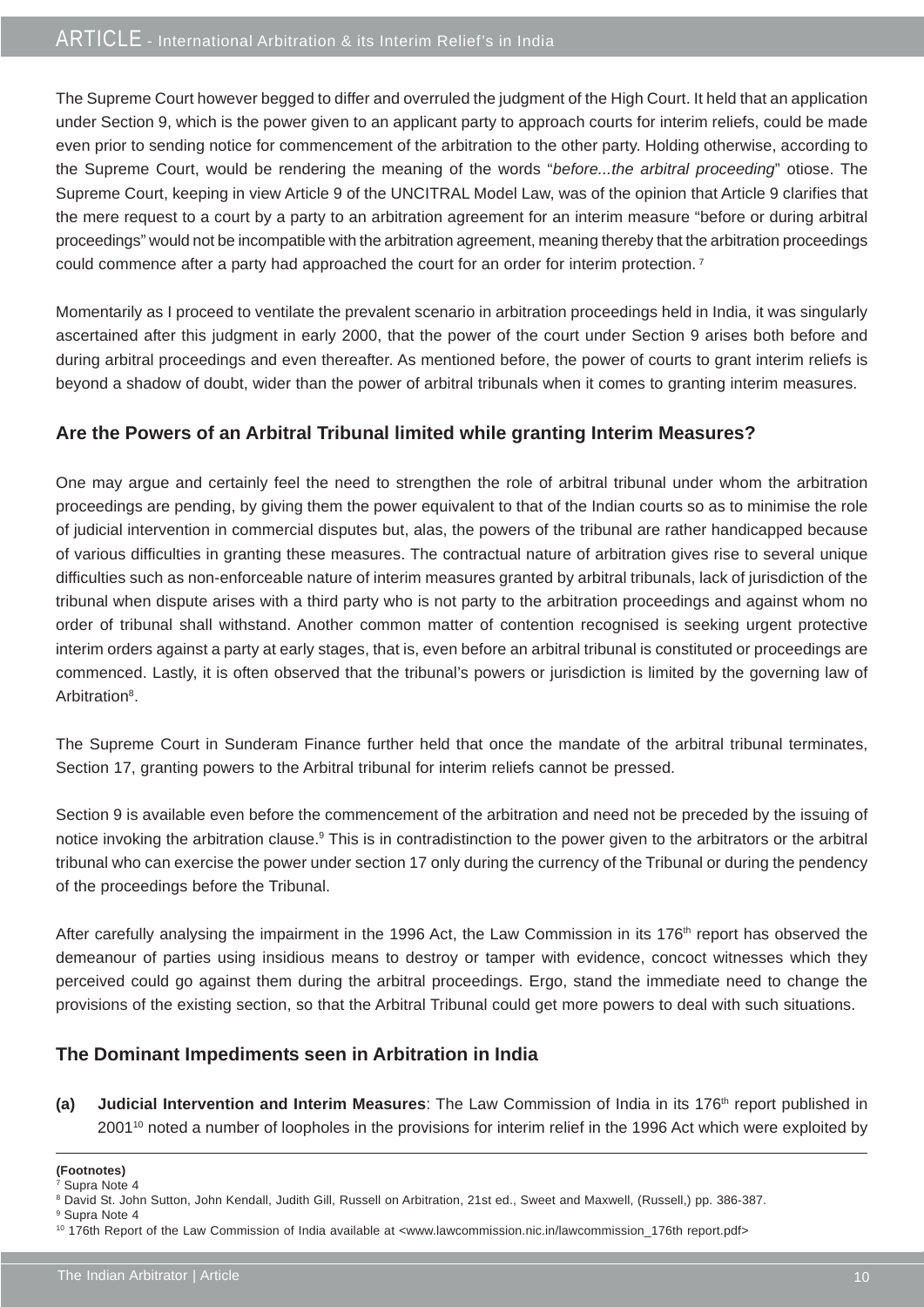the parties after the Act came into force. Provisions contained in Section 9 regarding the availability of interim relief even before the arbitration proceedings commenced had a rather tarnished history of being thoroughly misused by parties. It so happened that after obtaining an interim order from the court, parties did not take initiative to have an arbitral tribunal constituted. This allowed them to reap the benefits of the interim order without any time limit which only goes onto frustrate the very foundation of an Arbitration forum.

**(b) Time consumed due to Judicial Intervention**: The 1996 Act clearly states that the role of the courts in arbitral proceedings is that of a supervisor for the review of arbitral awards envisaged by courts in cases of fraud or bias by arbitrators, violation of natural justice, etc.<sup>11</sup> but judicial intervention in arbitral proceedings in India has been fashioned to drag one's feet pre-eminently because Indian courts frequently allow adjournments, award interim reliefs, during the proceedings and this very nature of an elongated process deter parties from using arbitration in India.

Admitting that the 1996 Act has tackled the point in departure of judicial intervention and irrespective of the many miscarried pursuits of improving and strengthening the arbitration practices in India by basal judicial interruption, it is rather axiomatic that its existence continues metrically even today as courts use their power under Section 9, to grant interim measures in both domestic and foreign arbitration in India.

## **CHANGING SCENARIO OF ARBITRATION IN INDIA POST THE OVERRULING OF BHATIA JUDGMENT BY BALCO CASE**

## **Compendious Analysis of Supreme Court judgment in Bhatia International**

The apex court held that Part I of the Act applied even to arbitrations seated outside of India, unless the parties had expressly or impliedly agreed to exclude Part I of the Act per the decision in Bhatia International v. Bulk Trading Co.12 which was an alive and kicking shot to deal with a fair gap of powers conferred to Indian courts to order interim relief in arbitration proceedings found under Section 9 in Part I of the Act. It was a trite law that Part I of the 1996 Act would apply to all arbitrations, including international commercial arbitrations held outside India, unless the parties by express or implied agreement excluded all or any of its provisions.

#### **(Footnotes)**

12 AIR 2005 Chh 21, 2006 (1) MPHT 18 CG

# INTERESTED TO CONTRIBUTE ARTICLES ?

We would like to have your contributions. Articles should be in English. Please take care that the Journals Division, Indian Institute of Arbitration & Mediation, G-254, Panampilly Nagar, Cochin - 682 036 or editor@arbitrationindia.com.

publish the copyrighted material to the publisher of the IIAM Journal.

<sup>11</sup> Indian Council of Arbitration Journal Vol. XLIII/ No 3 Oct – Dec 2010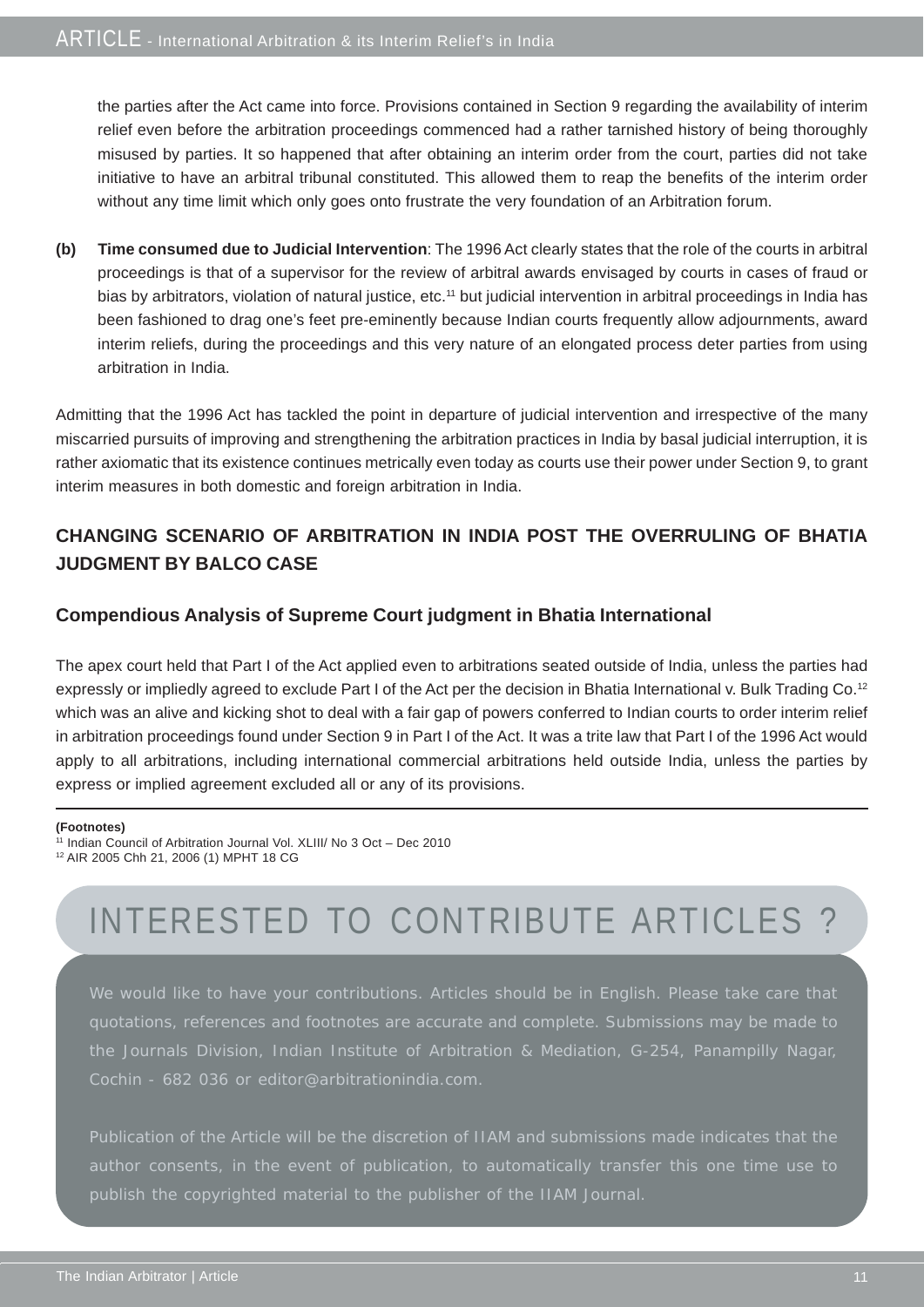However, a paradoxical dilemma rose as parties relied on *Bhatia International* to invite the Indian courts to apply other provisions of Part I to arbitrations commenced and awards rendered in foreign seated arbitrations. In such an event, cogent ramifications followed, where Part I of the Act was not excluded, Indian courts swiftly intervened in awarding interim reliefs, appointing arbitrators in appropriate circumstances and was matter of fact even capable of setting aside arbitral awards.

As far as the position of the Indian law was concerned, this decision gave more scope to Indian courts to grant interim relief in international commercial arbitrations and weakened the scope of India being a preferred centre for arbitration, thereby undermining the credence of foreign investors or corporations in the Indian market as it etched an apprehension on the impact of such an overarching interpretation.

## **Aftermath of the Supreme Court judgment of Bharat Aluminium v. Kaiser Aluminium**

Illuminating the inconsonant conjectures on the correctness of the decision in Bhatia International*,* a panel of five judges of the Supreme Court sat for reconsideration in the case of Bharat Aluminium v Kaiser Aluminium<sup>13</sup> and overruled the decision in the Bhatia International case on 6<sup>th</sup> September 2012 systemising a rather improved understructure in arbitral jurisprudence in India with respect to awarding interim reliefs.

Indian courts are no longer empowered to order interim relief in foreign seated arbitrations, regardless of any contrary intention or purported agreement of the parties and by no means would a civil suit for grant of interim reliefs thereafter stand a chance to be maintainable. Right away, it is also clear that Indian courts are not empowered to order interim relief independently where the matter is one over which they do not have jurisdiction to grant final relief.

The Court also noted that any perceived lacuna in this area was one for the legislature to correct and not one the court could fill. Ostensibly, here forward, if the seat of arbitration is not in India, the holding of hearings in India for convenience would, in itself, be insufficient to attract Part I of the Act.

The decision of the Supreme Court breaks through with a promising notion to put an end to the intervention of Indian courts. For all international arbitration agreements signed after 6<sup>th</sup> September 2012, the parties will no longer be permitted to approach the Indian courts for interim reliefs.

The sheer basis to choose Indian law or that the dispute has connections with India (either because of the residence of one of the parties or because the subject matter is inside India) will no longer create jurisdiction by itself for Indian courts to exercise supervisory jurisdiction over arbitration proceedings.

## **CONCLUSION**

The decision of the Supreme Court in Bharat Aluminium appears to perk up the approach taken by Indian courts in relation to their supervisory role in international arbitration and has reacquired its disorientation. However, the decision in Bharat Aluminium is only part of the landscape for arbitration in India and the journey travelled by the Indian legislature is only partially covered. The Supreme Court's unequivocal and unambiguous analysis has left parties with a stark choice between arbitrating inside India and thereby having access to the Indian courts to apply for interim relief, and arbitrating outside India but having no such access.

**(Footnotes)**  $(2002)$  4 SCC 105

> The cheerful loser is the winner. ~Elbert Hubbard~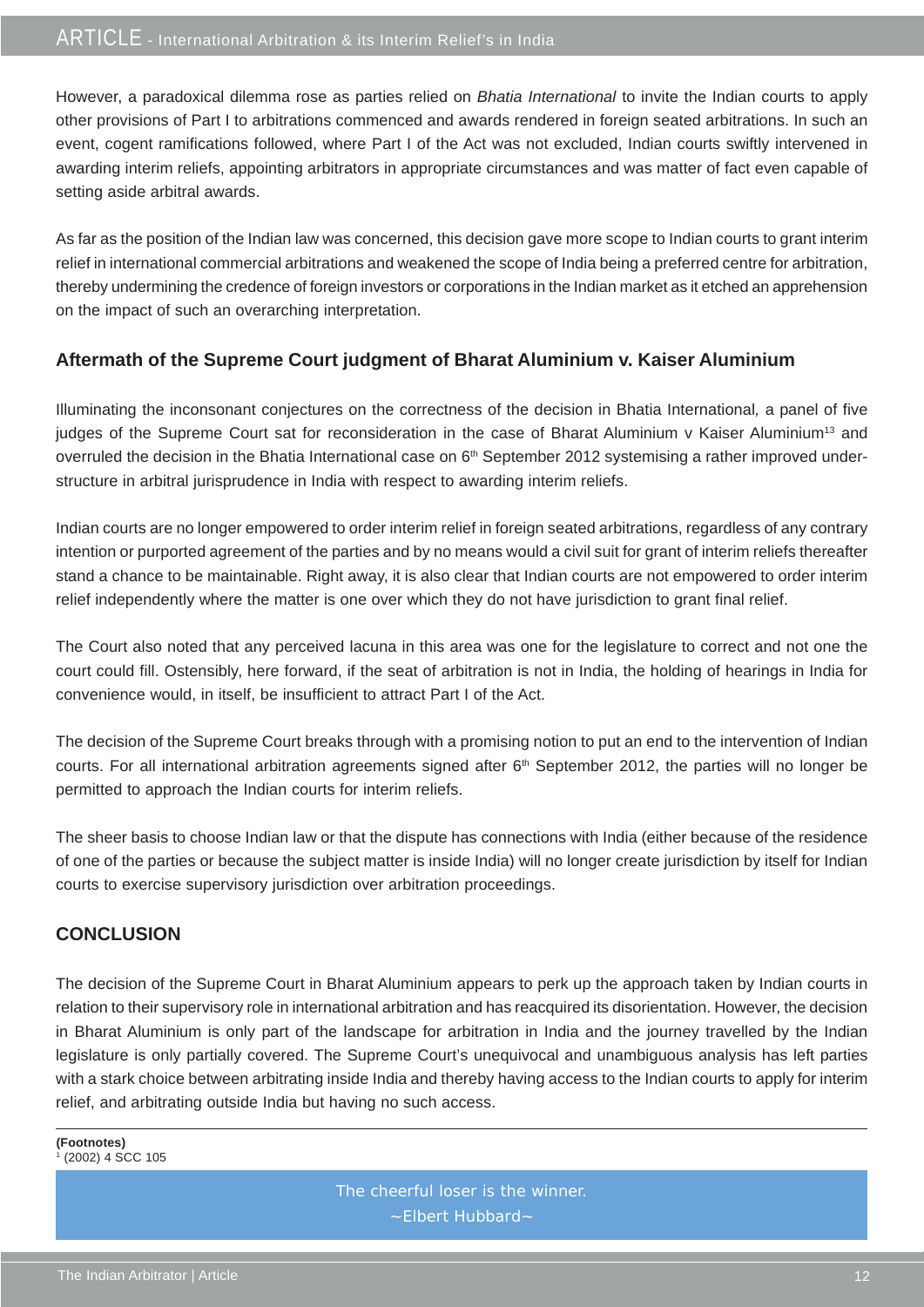This progressive gradation post 2012 should willingly prompt business opportunities in India and alliances with Indian parties to opt for an international commercial arbitration with a seat outside India or even choose India as the seat of arbitration, if they wish to avail of the protection of interim measures against the parties whose assets are situated in India.

The judgment and its eventuality is a consequential escalation towards instituting India as an arbitration-friendly jurisdiction. Only if India could redress the escape clauses in the provisions of interim reliefs, grievances regarding cost effectiveness and timely resolutions in the arbitration proceedings, then she will in the not too distant a future, be in the position to importune that Arbitration proceedings must surface in its homeland.



## **JUDGING OTHERS?**

A teacher was telling a story to their students, "A cruise ship met with an incident at sea, on the ship was a pair of couple, after having made their way to the lifeboat, they realized that there was only space for one person left. At this moment, the man pushed the woman behind him and jumped onto the lifeboat himself. The lady stood on the sinking ship and shouted one sentence to her husband".

The teacher stopped and asked, "What do you think she shouted?". Most of the students excitedly answered, "I hate you! I was blind!"

Now, the teacher noticed a boy who was silent throughout, she got him to answer and he replied, "Teacher, I believe she would have shouted - Take care of our child!"

The teacher was surprised, asking "Have you heard this story before?"

The boy shook his head, "Nope, but that was what my mum told my dad before she died to disease".

The teacher lamented, "The answer is right". "The cruise sunk, the man went home and brought up their daughter single-handedly. Many years later after the death of the man, their daughter found his diary while tidying his belongings. It turns out that when parents went onto the cruise ship, the mother was already diagnosed with a terminal illness. At the critical moment, the father rushed to the only chance of survival. He wrote in his diary - How I wished to sink to the bottom of the ocean with you, but for the sake of our daughter, I can only let you lie forever below the sea alone.

The story is finished, the class was silent.

We need to know that of the good and the evil in the world, there are many complications behind them which are hard to understand. Which is why we should never only focus on the surface and judge others without understanding them first.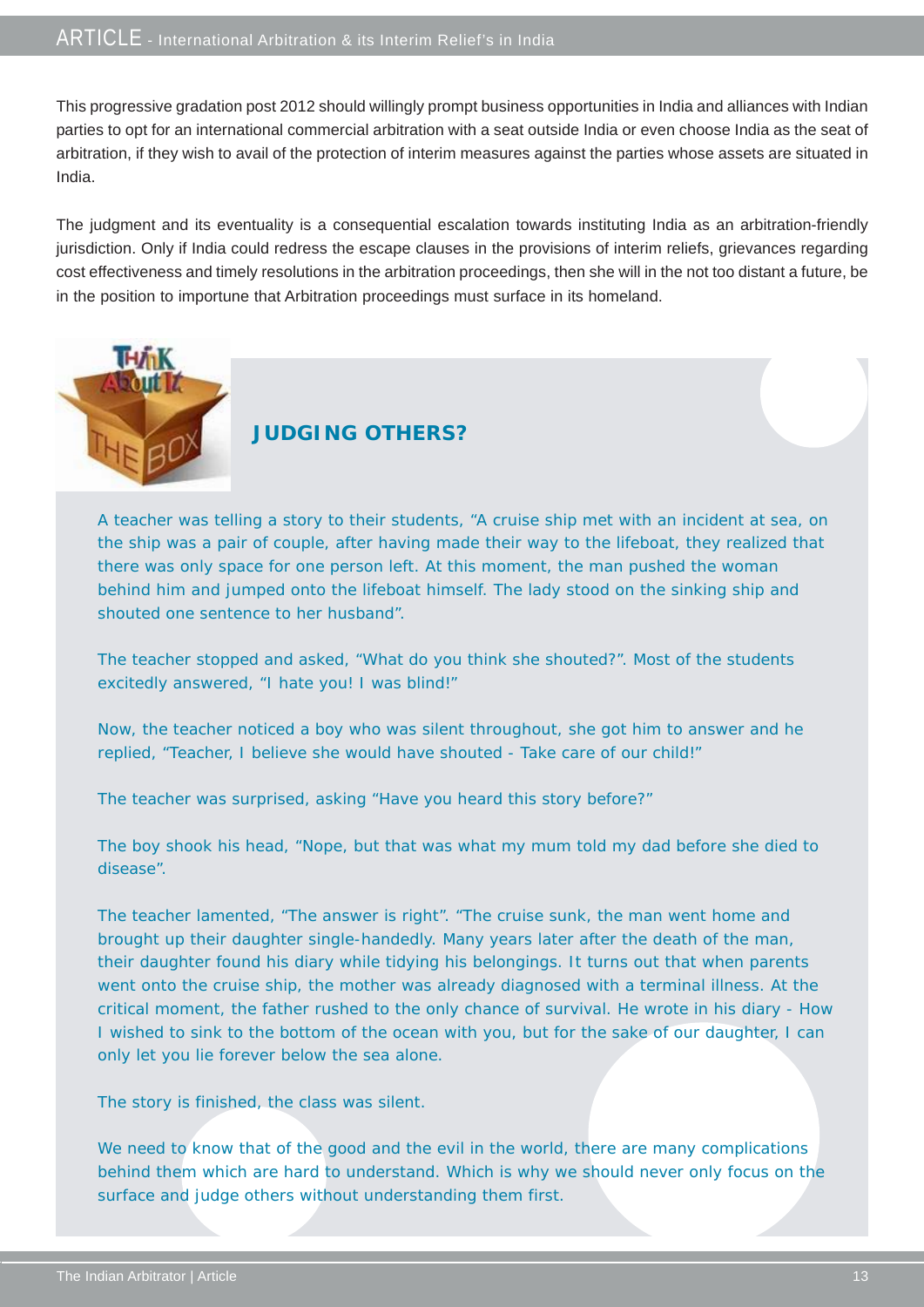# NEWS & EVENTS



# DIPLOMA IN INTERNATIONAL COMMERCIAL ARBITRATION

Chartered Institute of Arbitrators (Australia) is conducting the 'Diploma in International Commercial Arbitration' in Sydney from 18-26 April 2015, which is a pre-eminent tertiary international course offering a prestigious globally recognised qualification. During an intensive 9 day program, students will be taught the practice of international commercial arbitration, covering major forms of arbitration and arbitration institutions such as ACICA, ICC and CIETAC, and will gain the ability to appear in or act as an arbitrator or counsel in different contexts. IIAM is the supporting organization for the course. Details can be found at http://www.arbitrationindia.org/htm/events.html and http://www.ciarb.net.au/sites/www.ciarb.net.au/files/files/ciarbdiplomacourse2015flyer.pdf.

# TRAINING COURSE ON CROSS BORDER CONTRACTS & **ARBITRATION**

Marcus Evans Pan Asia is organizing a 2 day training course on Cross Border Contracts and Arbitration, on 25 | 26 May 2015, at Kuala Lumpur, Malaysia. This Cross Border Contracts & Arbitration intensive training is focusing on cross border contract challenges and solutions by determining the accurate arbitration clause that needed to be included. IIAM is an endorser of this training course and IIAM Members, Arbitrators and Mediators are entitled for discount of 200 USD on the fee. For more information of the event, log on to http://www.arbitrationindia.org/htm/ events html

|                                   | $\frac{1}{2}$ – $\frac{1}{2}$                |  |
|-----------------------------------|----------------------------------------------|--|
|                                   | $Z \geq \alpha$                              |  |
|                                   | $\overline{+}$ $\overline{=}$ $\overline{0}$ |  |
|                                   | $\circ$ $\circ$ $\pm$                        |  |
| $\geq$<br>$\overline{\mathbf{o}}$ | $\Rightarrow$ $\vdash$                       |  |
|                                   | $\alpha$ $\vdash$ $\supset$                  |  |
|                                   | $\sim$ $\sim$ $\sim$                         |  |

*With a view to promote and support students in developing the qualities of legal research and presentation, IIAM is providing opportunity to law students to publish original, innovative and thought provoking articles on arbitration, mediation, conciliation, dispute resolution and similar topics and critiques on judgments relating to the same topics. Selected articles will be published in the "Indian Arbitrator". From amongst the submitted articles, every year one student author will receive the "Best Young Author" certificate from IIAM.*